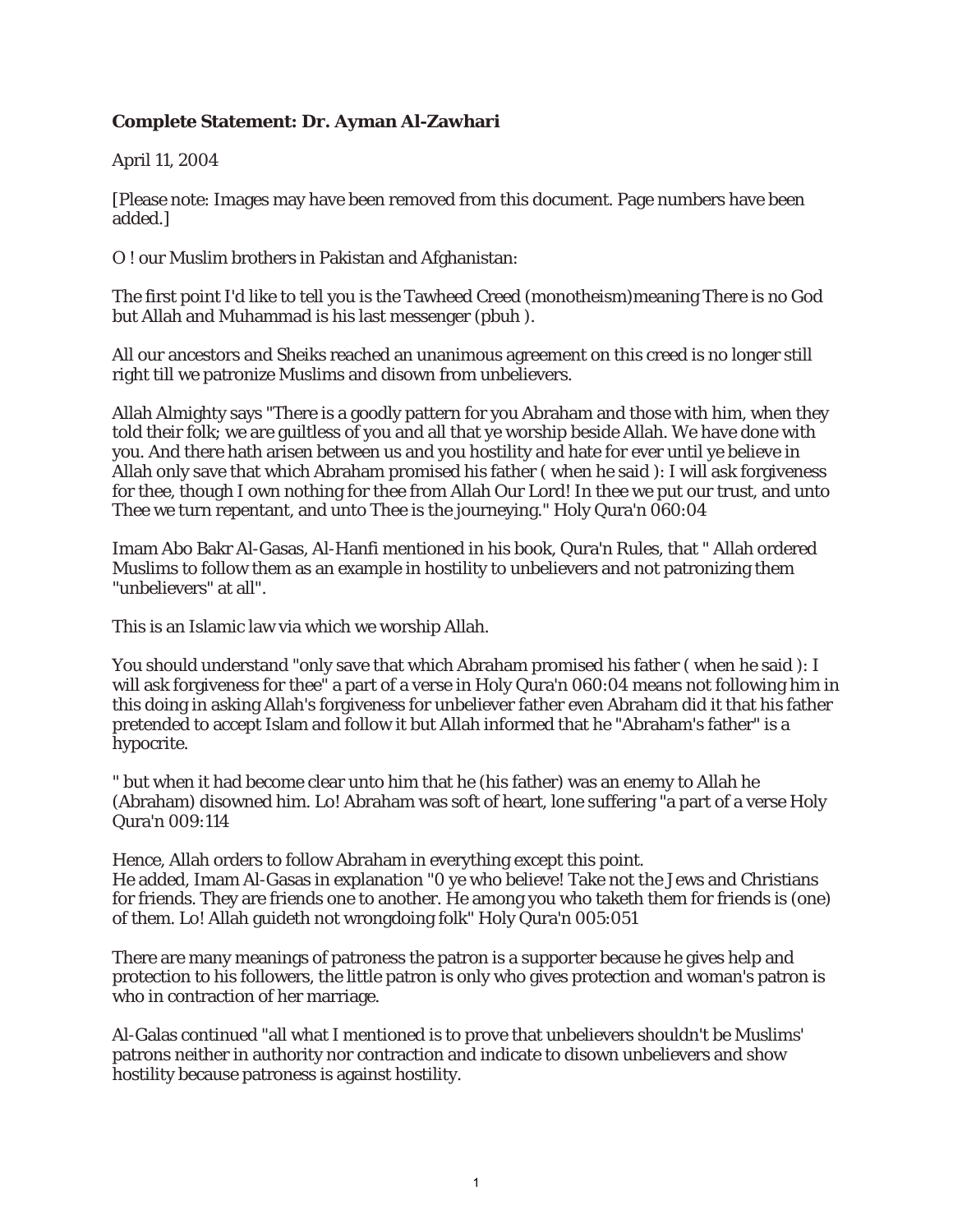He added, (may Allah's mercy be upon him ) " He among you who taketh them for friends is (one) of them" a part of a verse Holy Qura'n 005:051

Allah considers one who follows them be like them in their punishment.

He finished (may Allah's mercy be upon him).

So, patroness for Americans and Jews is against Monotheism which Allah reveled to his prophet Muhammad(pbuh).

Allah dispraised who doing it, He Almighty said "And thou seest those in whose heart is a disease race toward them, saying: We fear lest a change of fortune befall us. And it may happen that Allah will vouchsafe ( unto thee ) the victory, or a commandment from His presence. Then will they repent of their secret thoughts." Holy Qura'n 005:052

So He Almighty threats them with dispraise on earth and with painful torture on the last day, He Almighty says "Bear unto the hypocrites the tidings that for them there is a painful doom; Those who choose disbelievers for their friends instead of believers! Do they look for power at their hands? Lo! All power appertaineth to Allah. " Holy Qura'n 004:137-138

Hence, from what I mentioned, these Holy verses and their explanations, all who patron unbelievers not Muslims, he or she will no more be a Muslim and Allah threatened him with regret on earth and with painful torture on the last day, if he or she doesn't repent.

This judgment applies upon Musharf with his advocators and Karzi with his government that is because they patron Americans against believers and this is a judgment of Qura'n.

Secondly, I'd like to talk about crimes of Musharf and his followers in Pakistan.

Musharf is the person who, as he could follow his bad ancestors in putting Islamic Rules aside from ruling.

Musharf is the person who offered all Pakistan abilities, military and security to serve America's army, troops, air force and security.

You may ask why! It is to kill Muslims in Afghanistan and chase Muslims and Arab Mujahideens, sons of the Companions of the Prophet in Afghanistan and extradite them to America where they face torture, murdering and long exile.

Musharf is the person who facilitated America to stop Islamic Imara in Afghanistan and without it America couldn't manage nor to kill thousands of innocent Muslims in Afghanistan. Those innocents' blood flow drop by drop cause of Musharf, his followers and his secret bank accounts.

Musharf is the person who got the Pakistan nuclear program not a defense power for Pakistan but as a heavy burden on it.

He changed it from a wild fighter defending for Pakistan to a weak old man needs caring and protection.

He changed from a great fighter defending for Pakistan independence, glory and high repute to a weak helpless man needs caring and a plea to follow and surrender to America.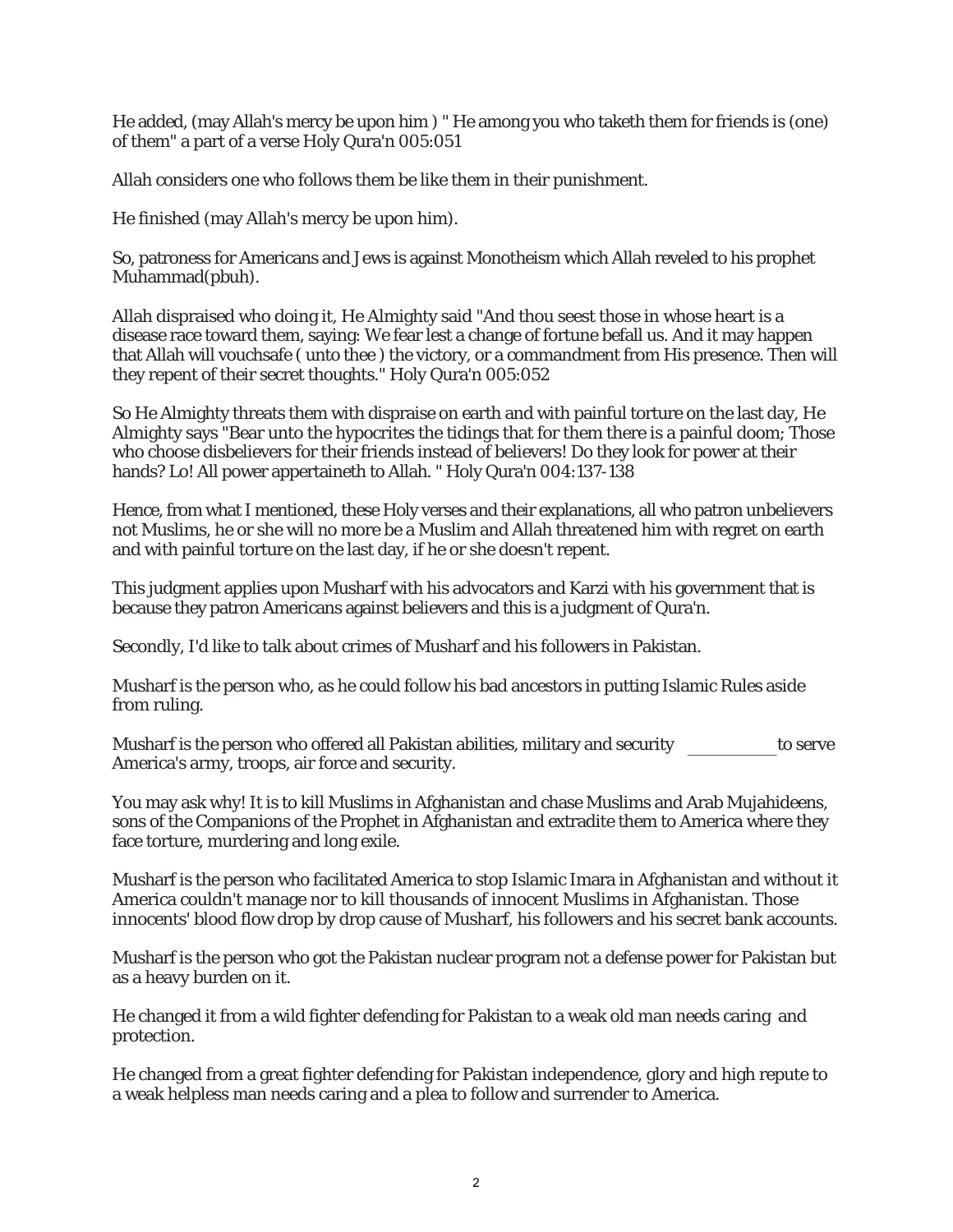Musharf s high treason facilitated to establish this hireling government in Afghanistan which gave rise Indians to the Afghanistan west border so the Pakistan security is under threatening from both east and west.

Musharraf is the person who tightened the grip around Jihad in Kashmir to not get India be angry and he always keeps abreast with India and America over Kashmir and Muslims' rights. He wants to abandon Kashmir issue the same as the traitors of Arab sold Palestine to Jews.

But Palestinian Mujahideens with Allah's assistance forestall Israeli and its hireling traitors' plans for that may Allah Do the same in Kashmir.

Musharraf is the person who submitted Pakistani nuclear pile to international inspection which indeed is nothing else Amencan inspethon in a such a policy aiming to dispossessing Pakistan from its nuclear powers.

Musharf is the person who seeks to recognize and accept Israel to get wholly American gratification.

And to recognizes with Zionist presence forgetting Palestine.

You may ask why!

It is wholly a hostility for Islam and Muslims.

Musharraf is the person who tries to send Pakistani troops to Iraq to be killed instead of American's. And to kill Muslims in Iraq by whom he brought from Islamic countries for America.

Hence, I address my words to Pakistani troops and soldiers informing you that Musharf would never participate your selves-sacrifices in case India attacked you that is know who abandons his creed never sacrificing himself for anybody.

You won't find Musharraf beside you in the front lines and even he bears not bombing like you but when your enemies bear down upon strenuously, he will extradite such as he extradited Yahya Khan before in Dacca then going abroad to enjoy his secret bank accounts.

Musharraf is the person who brought Indians on you back and dispossess your nuclear weapon matching with America policy.

America is ungrateful. It cares only with its interests. If you want a live example to prove it, look at Yasser Arafat. how did offer for Israel and America ! even though they kept him in custody at his office and obligated him to assign a more hireling traitor as a prime minister finally they decided to get rid of him. This is the end of traitors.

The America's interests in the Indian peninsula is with India not with Pakistan. One day, America will turn against Pakistan after spreading its domination over Afghanistan.

If you want a prove, this is America describing Mujahideens in Kashmir as terrorists, and that alerts for what is America going to do to Muslims in Pakistan.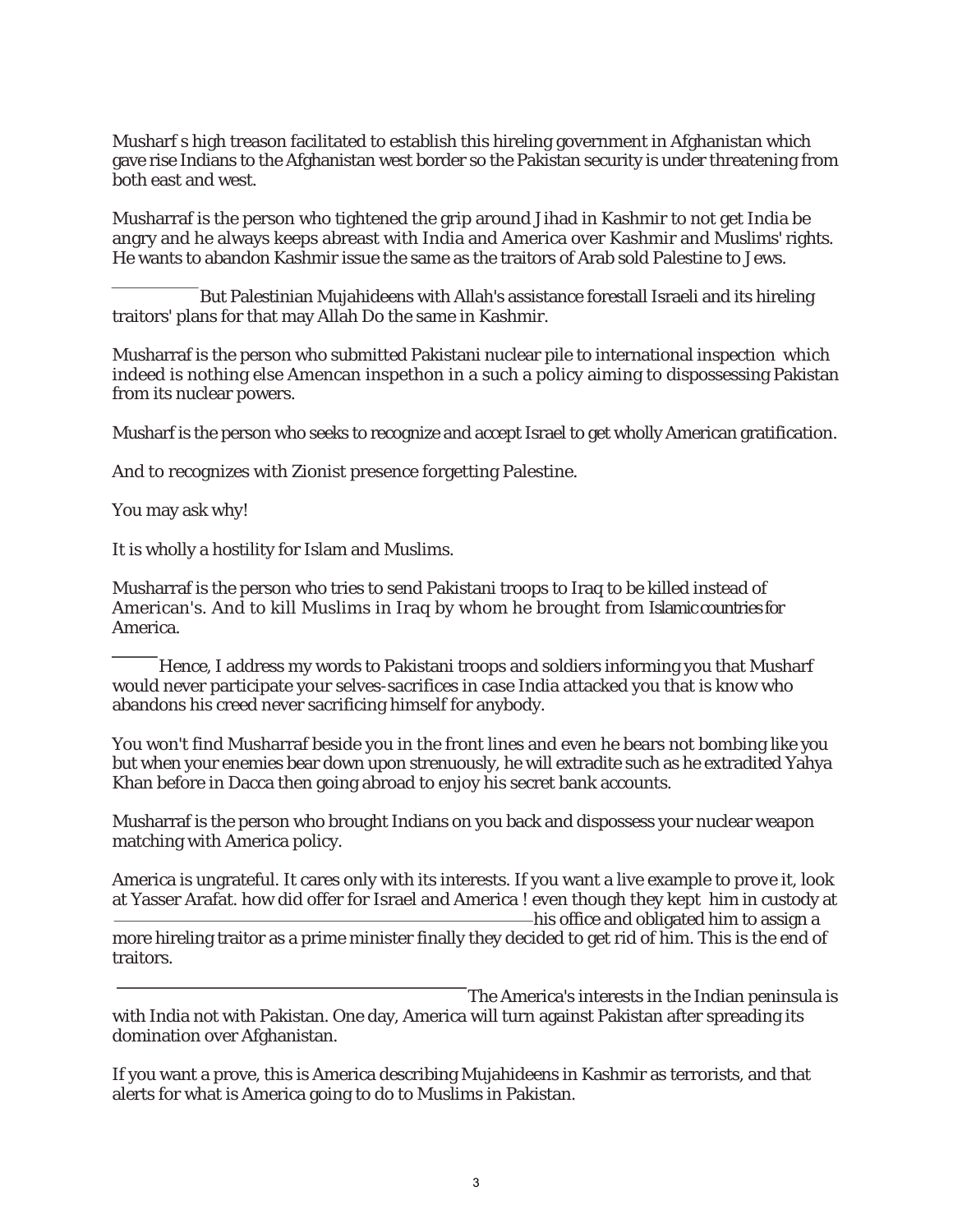The Israeli-Indian cooperation in military field is obvious in additional to the other fields and in fits last visit to India the Jewish murder, Sharoon, the killer of thousands Muslims, the invader of Aqsa Mosque concluded common agreements, are being some of Sharoon's non-stop hostility upon Muslims.

While Musharf, the traitor asking Pakistanis to recognize Israel for the American and Israeli satisfaction upon him and loots more money on his pockets which are full with ill- gotten money.

Even if it gets America managing to achieve its aggression policy to subjugate Muslims in Afghanistan under Jews and Indian control.

He always uses the American pressure on him as a reason pretending he is caring about Pakistan security and that he has no way out to subjugate to America's wishes.

Verily, he cares with his personal interests and his chair that he recognizes that without American support and its satisfaction upon him, he will be no longer the Pakistan governor.

So, he didn't lose the chance of American invasion by advocating the American invasion on Afghanistan to still keeping his chair and get American satisfaction upon him. Only, he could save the Pakistan security not with his hand but with the hands of the trust believers and selves-scarified persons.

If India could down Pakistan, it won't hesitate for one second even Pakistan is an America's ally or not.

Musharraf pretends that, he helps America to kill Muslims in Afghanistan, for Pakistani interests and commercial profits. But this principle is exactly the same for spies, traitors, drugs traders and fornication propagandists whom if you asked why you are selling your honor and raping citizens, surely they will tell you for material profits.

It is the call of evil which Holy Qura'n warns from, Allah Almighty says " The devil promiseth you destitution and enjoineth on you lewdness. But Allah promiseth you forgiveness from Himself with bounty. Allah is Allah Embracing, Allah Knowing " Holy Qura'n 002:268

Allah sat a principle on his Holy Book, which is " Lo! Allah upholdeth not the work of mischief makers. A part of a verse Holy Qura'n 010:081

So that, Musharraf's treason and his followers' will guide Pakistan to a great disaster.

Musharraf says that he was obligated to do that but 0 my beloved you should know that all Muslims Sheiks reached an unanimous agreement on there is no obligation to kill a Muslim. What about who killed thousands Muslims and advocate unbelievers to kill Muslims !

What about who did that to pull down the Islamic Emara and to stand up to not let Islamic Laws!

They are complex crimes and the doer's end must loss and disappointment on earth and face painful torture on the last day.

Allah Almighty says " Lo! Those who disbelieve spend their wealth in order that they may debar ( men ) from the way of Allah. They will spend it, then it will become an anguish for them, then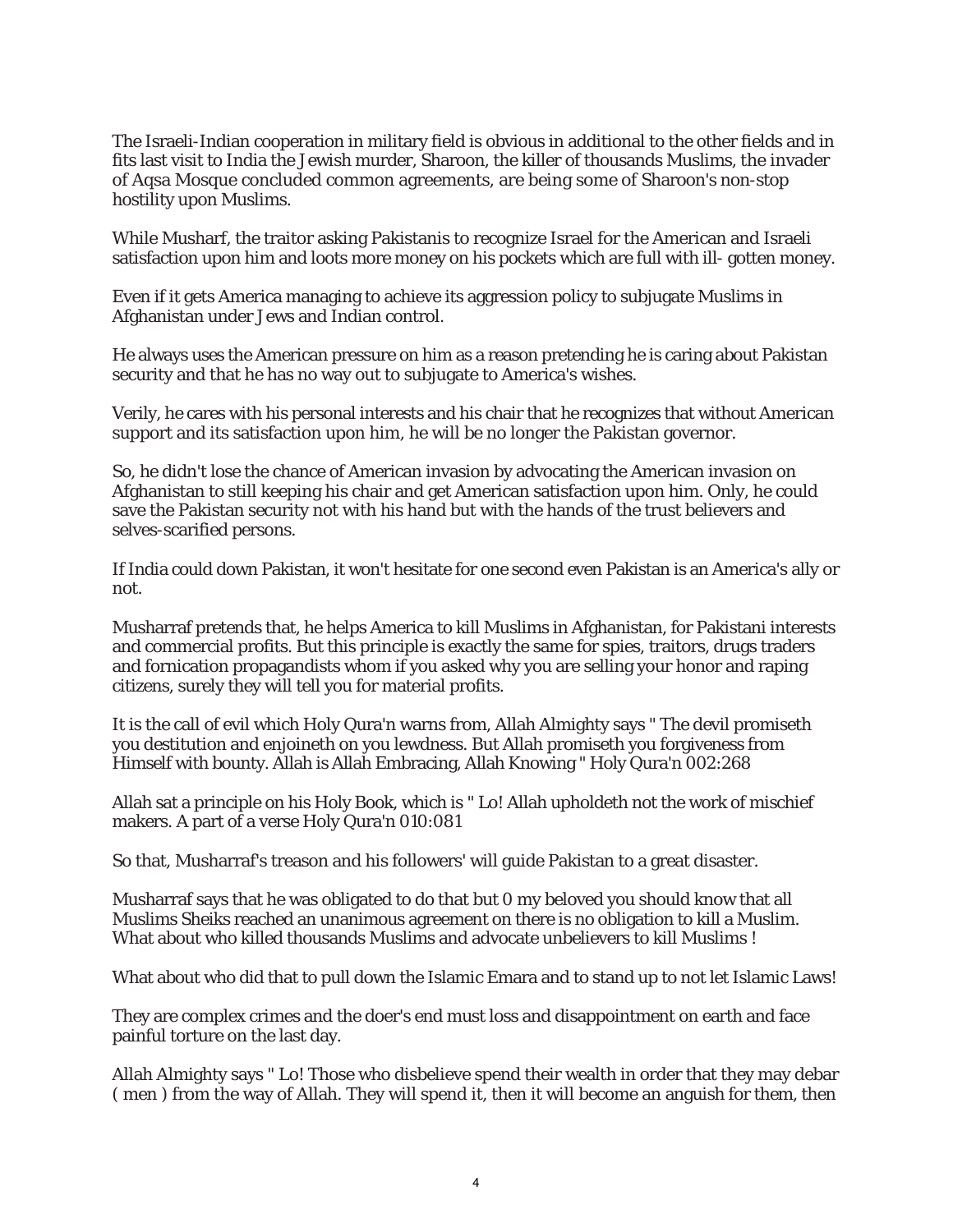they will be conquered. And those who disbelieve will be gathered unto hell," Holly Qura'n 008:36

" Verily, they have plotted their plot, and their plot is with Allah, though their plot were on whereby the mountains should be moved" Holly qura'n 014:46

For that Muslims in Pakistan should combine to get ride of that traitor and choose honest leaders who defense for Islam and Muslims.

The third point I'd like to talk about is the crimes of crusade hirelings in Afghanistan. Those who rule from Kabul surrounded with International troops and shade with American planes.

Those who allied with America to pull down the Islamic Emara in Afghanistan. This Islamic Emara returned the lost glory to Muslims, challenged America with its troops, challenged United Nation Organization's punishments to extradite them, those the emigrants, the sons of the Companions of the prophet to America, all their crime was they are Believers.

Mulaa Omar(May Allah Protect him) and his brothers in Islamic Emirates refused to subjugate to America in Extraditing them and said if they did crimes, they will be prosecuted at an Islamic Court.

But America considered it unforgivable sin and America should punish Mulaa Muhammad Omar that how he could call for ruling Islamic rules on the time America and Israel work hard to eliminate it.

Then they allied with Musharraf to pull down the Islamic Emara even if it results murdering thousands of Muslims, women, kids and old men. Sheik Osama Bin Ladin's crime was how he tries to revenge of America for its crimes in Palestine and over all Islamic countries. This was a high treason that how such a Muslim dares even he is from an inferior country, on America's eyes to punish America for its crimes.

It was supposed from Mulaa Muhammad Omar to be a hireling subjugated selling his brothers to get America's satisfaction and leaving him ruling Afghanistan. America doesn't accept Musharf to be a Muslim leader defending for Islam and ruling with Islamic rules, because it is a unforgiving sin on America's eyes.

It was supposed from Sheik Osama Bin Ladin to be a slavish rich man living in great luxury, not to be a zealous Mujahid Muslim defending for Muslims' sanctity lands because it is unforgivable sin.

One of the ridiculous comic stories is those people in Kabul who are always talking about independence, democracy, human rights and liberating Afghanistan forgetting that they are survive in protection of UN Organization and American's troops and at the end they will go away with the last soldier soon inshaAllah.

Verily, this is the American democracy which America's allies follow as they pretend and that they are representing the nation of Afghanistan forgetting that their president never goes out his office in Kabul and he is surrounding with American guards that he doesn't trust in his Afghanistan nation. Once, when he went to visit his birthplace in Kandahaar, he faced Mujahideens' bullets and escaped miraculously.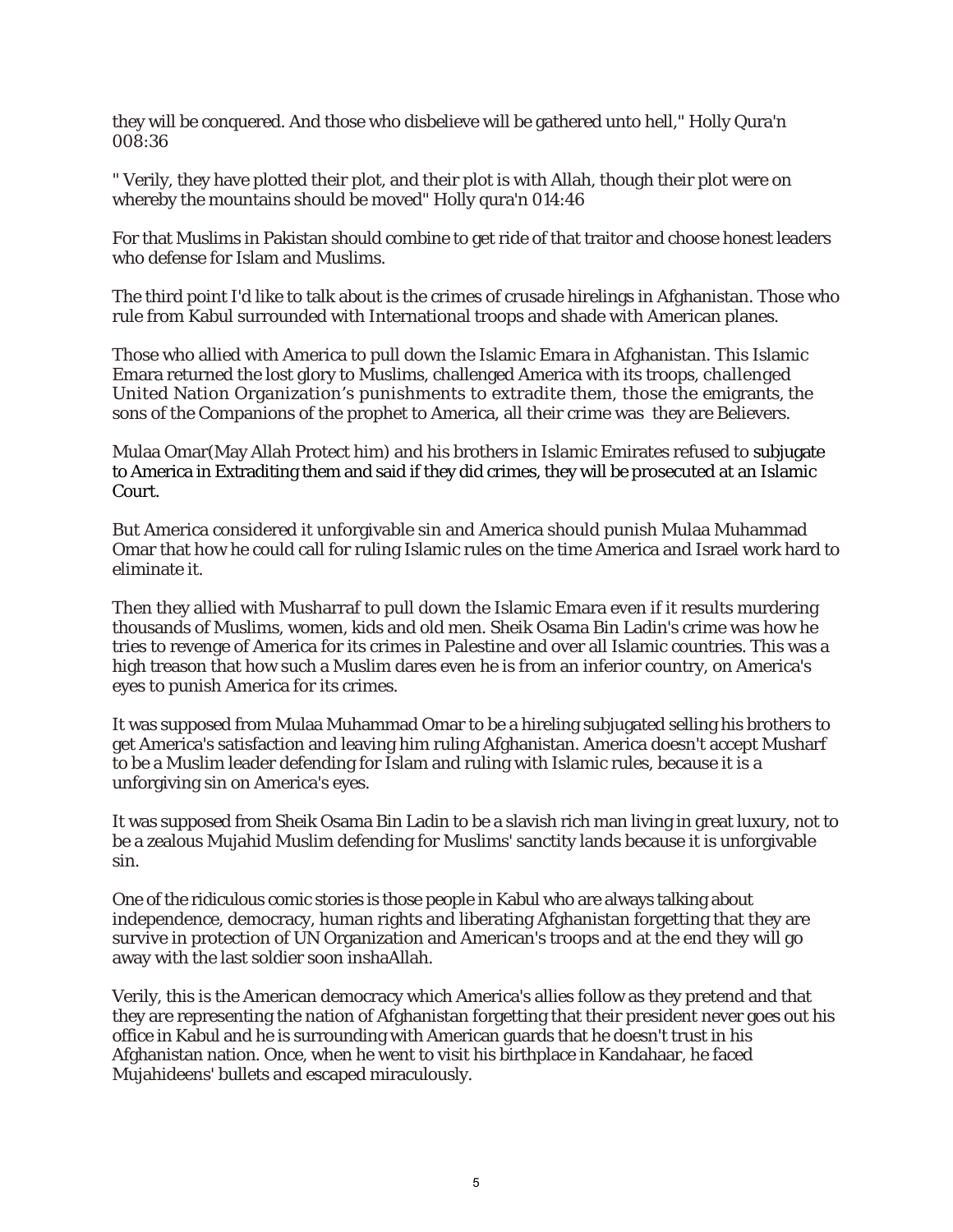Furthermore, where are the human rights in a nation while cops, securities and hypocrites gangs violating on the money and lands of people and demoralizing everywhere ! that is after security, justice, denying abominable action and calling for kind acts at the era of Islamic Emara. Those hireling hypocrites are the sons of prior hypocrites whom Allah Almighty said on Holy Qura'n describing them "And thou seest those in whose heart is a disease race toward them, saying: We fear lest a change of fortune befall us. And it may happen that Allah will vouchsafe ( unto thee ) the victory, or a commandment from His presence. Then will they repent of their secret thoughts." Holy Qura'n 005:052

Some of them who affiliated once with Mujahideens but today they live under protection of American's troops and subjugate to all their orders and denying on who resist against them. Allah Almighty says says

" O ye who believe! Choose not disbelieves for (your) friends in place of believers. Would ye give Allah a clear warrant against you? Lo! The hypocrites (will be) in the lowest deep of the fire, and thou wilt find no helper for them; Save those who repent and amend and hold fast to Allah and make their religion pure for Allah (only). Those are with the believers. And Allah will bestow on the believers an immense reward." Holy Qura'n 004:143-145

" of the believers are men who are true to that which they covenanted with Allah. Some of them have paid their vow by death (in battle), and some of them still are waiting; and they have not altered in the least;" Holy Qura'n 033:23

Afghani nation is one of the good Islamic manifestations who has a honor for defending and resisting against great nations such as England and Russia, is looking today at those inferior hireling government in Kabul's leaders, the highway robbers whom America has offered money and positions to kill Muslims.

Those Mujahideens"Mulaa Omar and his brothers" didn't spoil their Jihad history and are still resisting against Americans the crusades as they did against Russians to be as Allah Almighty described " Of the believers are men who are true to that which they covenanted with Allah. Some of them have paid their vow by death (in battle), and some of them still are waiting; and they have not altered in the least;" Holy Qura'n 033:23

I'd like to talk about your Muslim brother, the immigrated Mujahideens and others from various Islamic countries who still up to the present moment resisting even though a lot of attempts of America, the crusader and its hireling traitors such as Karzi, Musharf and their followers.

Those immigrated Mujahideens are a deposit on you necks so keep them protected and assist them on their Jihad but not to be hireling traitors to CIA, ISI, BFI and know that Allah Almighty save believers protected as He Almighty said " Lo! Allah defendeth those who are true. Lo! Allah loveth not each treacherous ingrate" Holy Qura'n 022:38

Bukhari narrated in the authority of Abo Hurira (may Allah's Mercy be upon him) that messenger Muhammad (pbuh) that Allah Almighty said Whom oppresses one of My believers, then be warned with war (against you) from Allah".

Those immigrated Mujahideens recommend one's soul to Allah only and they prayer to Allah to revenge from whom killed their Muslim brothers, sisters and kids. They trust in Allah that he will listen to them. So, be with your brothers the immigrated Mujahideens as one hand.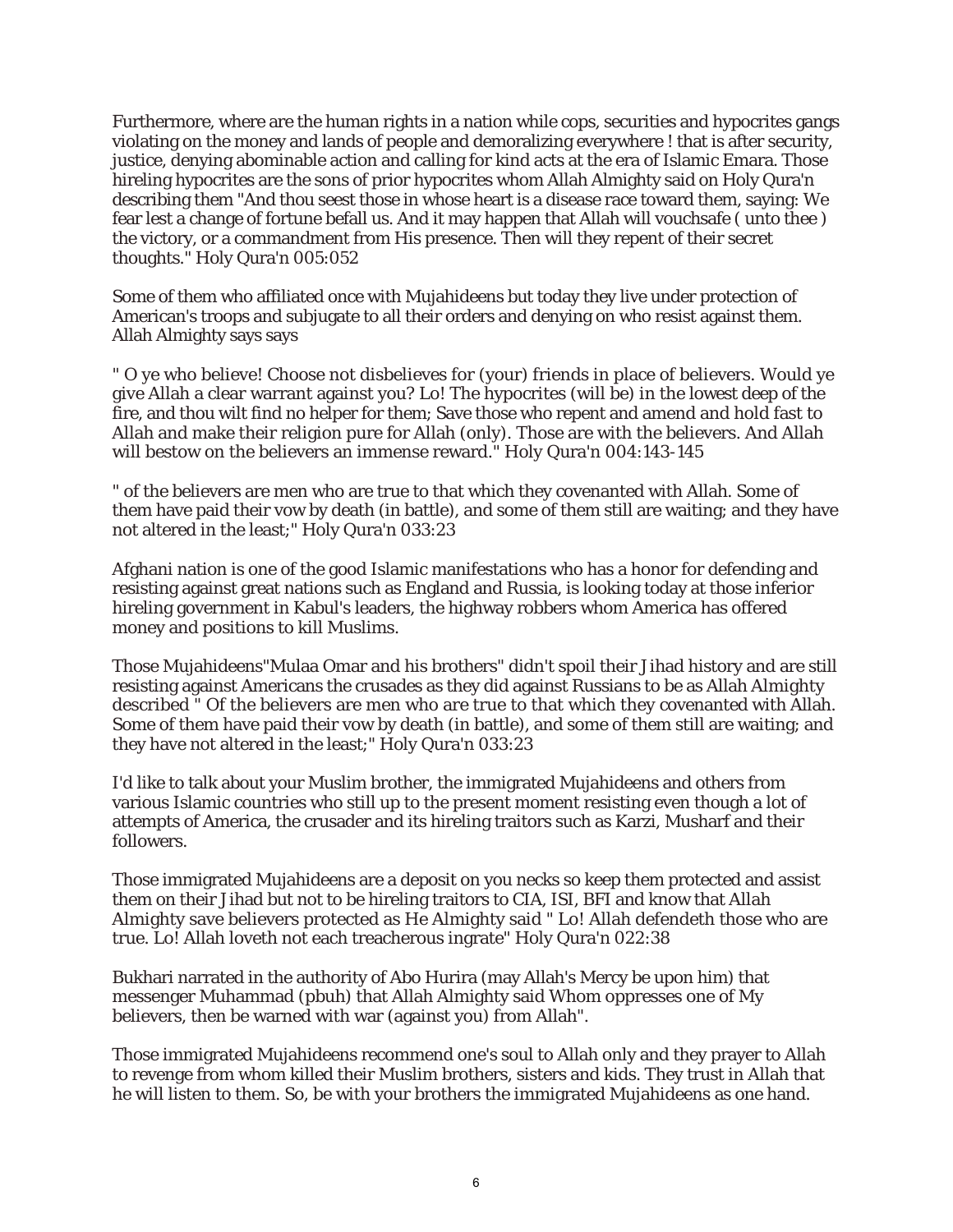Allah reviled to his prophet on Holy Qura'n ( And (as for the belivers) hath attuned their heart. If thou hadst apent all that in the earth thou couldst not have attuned their hearts, but Allah hath attuned them. Lo! He is Mighty, Wise" Holy Qura'n 008:63

I'd like to let you know that who tells you why those immigrated Mujahideens involving on our businesses and not going back to their homelands?! Who says that be in contrast with Ketab and Surma ( Holy Qura'n and Muhammad biography ) because Allah associated Muslims as brothers, He Almighty said " The believers are naught else than brothers. Therefore make peace between your brethem and observe your duty to Allah that haply ye may obtain mercy" Holy Qura'n 049:10

Islam nation is one nation, its lands are one land, Arab Muslims should strive against crusade and Indians in both Afghanistan and Kashmir as well Afghani and Pakistani Muslims should strive Russian in-CheChenia, Jews in Palestine and crusade in Iraq and Arab Gulf each one as much as-they could.

So, tell to them that you and your hireling hypocrites want to stir up discord and Arab nationalization calls among us to go in different directions and then America gets us easily.

Tell them that those are our mujaideen brothers who fighted with us before to free Afghanistan from Russians and communists for free Afghanistan.. The Arab troops' bodies full the Turkhum country and there is a big graveyard of more than 200 Arab Mujahideens complaining to Allah from treason of crusaders' hireling Afghanis and Pakistanis. Moreover, the ancestors of those Mujahideens conquered Kabul and India cleaning them from idol and polytheism. And those poor homeless Mujahideens put their trust in Allah and will try again to conquer what their ancestors conquered before with the assist of Allah, the Omnipotent. He Almighty said " Lo! Allah defendeth those who are ture. Lo! Allah loveth not each treacherous ingrante." Holy Qura'n 022:38

Allah will assist those immigrant Mujahideens because they are believers doing that for Allah and their enemies are crusades and apostates whose ancestors killed Hussin Bin Ali(may Allah's mercy be upon him) even they verily knew him although he was the guide of the Godfearingness, one of the prophet's grandchildren and one of both Paradise youngsters.

On his book Al-Muntazem, Bin Al-Kayim described his death(may Allah's mercy be upon him) that Zurah bin Shurid hit his shoulders, one other beheaded his neck at last Senan bin Anas Al-Nakhi stabbed him with his spear and slew him pushing him to Khawla bin Yazeed A-Isbahi then they shared his things, Qais bin Al-Ashas took his turban, one other took his sword, one other took his apparel and one another took his underpants and money for this Amr bin Saaid ordered them to get back what they plundered but none did. The killer of Hussin came to Amr bin Saaid asking money for his murdering and read some poetry;

With gold and silver, fill my pockets I've killed the white-footed master I've killed son of best parents The man whose parentage is the best

Amr said 0 grazy! how you dare to utter that!

May Allah's mercy be upon Hussin and compensate him for his work for Islam and Muslims.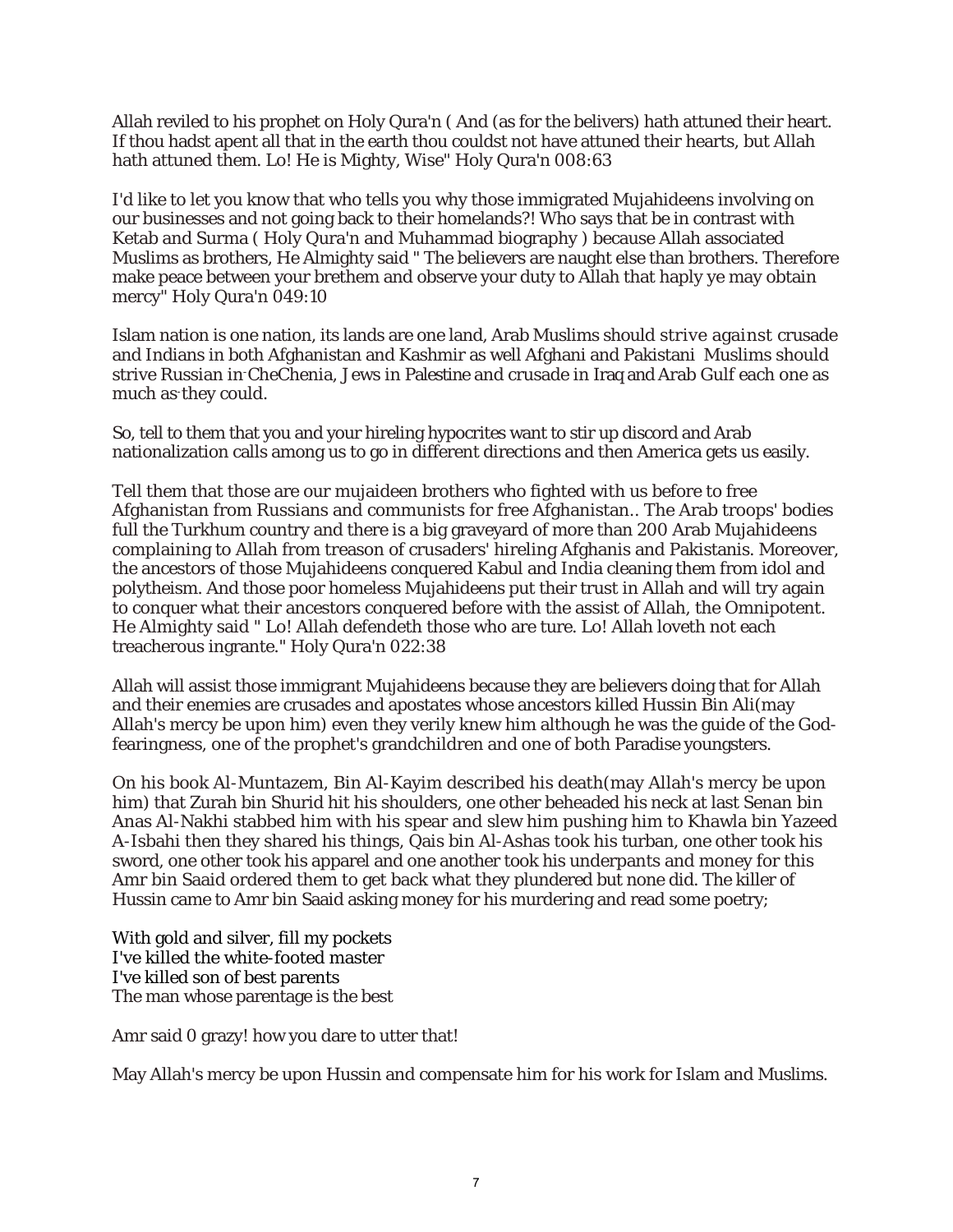Those who oppress immigrant Mujahideens pushing them captive to crusades, are the ancestors of Senan bin Anas Al-Nakhi killing grandchildren of the Companions of the Prophet for little penny should know that Allah chases them as he chased the killers of Hussin (may Allah's be upon him ) one after one as historians mentioned.

On his book, Tazkerat Al-Hofaz, Muhammad bin Tahir Al-Qassrani narrated Al-Segi story, he narrated" when I reached Iraq selling some corn, a sheikh prepared us a dinner.

While we were eating, we remembered the murder of Hussin. I said"Al-Segi" each shared in killing him died in bad way, he said: "How liars you are the people of Iraq!"

I am one of whom shared his killing. Before leaving, he approached from the burner to fix it although it was burning. He tried to get out the wick with his fingers but the fire caught on his fingers so he tried to put it off with spittle but the fire caught his beard. He harried to plunge his head on water I saw him like coal.

Everyone should know that who sold his creed for American's penny and guided them to Mujahideens' places then helicopters came bombing, and pulling down homes over them resulting a lot of innocents, women and kids, he wages war against Allah and his prophet and Allah Almighty threads his with pain punishment on the last day. Allah Almighty says

" That is because they opposed Allah and His messenger. Whoso opposeth Allah and His messenger, (for him) lo! Allah is severe in punishment" Holy Qura'n 008:13

Prophet Muhanunad(pbuh) said in a holy Hadith " who oppresses my believers, I declare war against him).

Everyone who shared against Mujahideens, the ememies of America from Taliban and immigrants the grandchildren of the Companions of the Prophet, should know that he eats fire on his stomach. Allah Almighty said " .....Lo! Allah will cause those who believe and do good works to enter Gardens undermeath which rivers flow; while those who disbelieve take their comfort in this life and eat evev as the cattle eat, and the fire is their habitation." A part of Holy Qura'n 047:12

And everyone who ate from American penny that he push his hands in our blood and blood of Mujahideens before pushing his hands on food to eat, he wears clothes stained with the blood of our kids and women and the Mujahideens', he feeds his kids from our kids' bones and remaining bodily parts and he will face great punishment in both today world and the afterworld.

We always prayer to Allah to punish them for their bad acts and manage us from them. Allah Almighty said " Will not Allah defend His slave? Yet they would frighten thee with those beside Him. He whom Allah sendeth astray, for him there is no guide. And he who Allah guideth, for him there can be no misleader. Is not Allah Almighty, Able to Requite (the wrong)? " Holy Qura'n 039: 36-37

" Say (O Muhammad) unto those who disbelieve: Ye shall be overcome and gathered unto Hell, an evil resting place" Holy Qura'n 003:012

" Deem not that Allah is unaware of what the wicked do. He but giveth them a respite till a day when eyes will stare (in terror). As they come hurrying on in fear, their heads upraised, their gaze returning not to them, and their hearts as air. And warn mankind of a day when the doos will come upon them, and who did wrong will say: Our Lord! Reprieve us for a little while. We